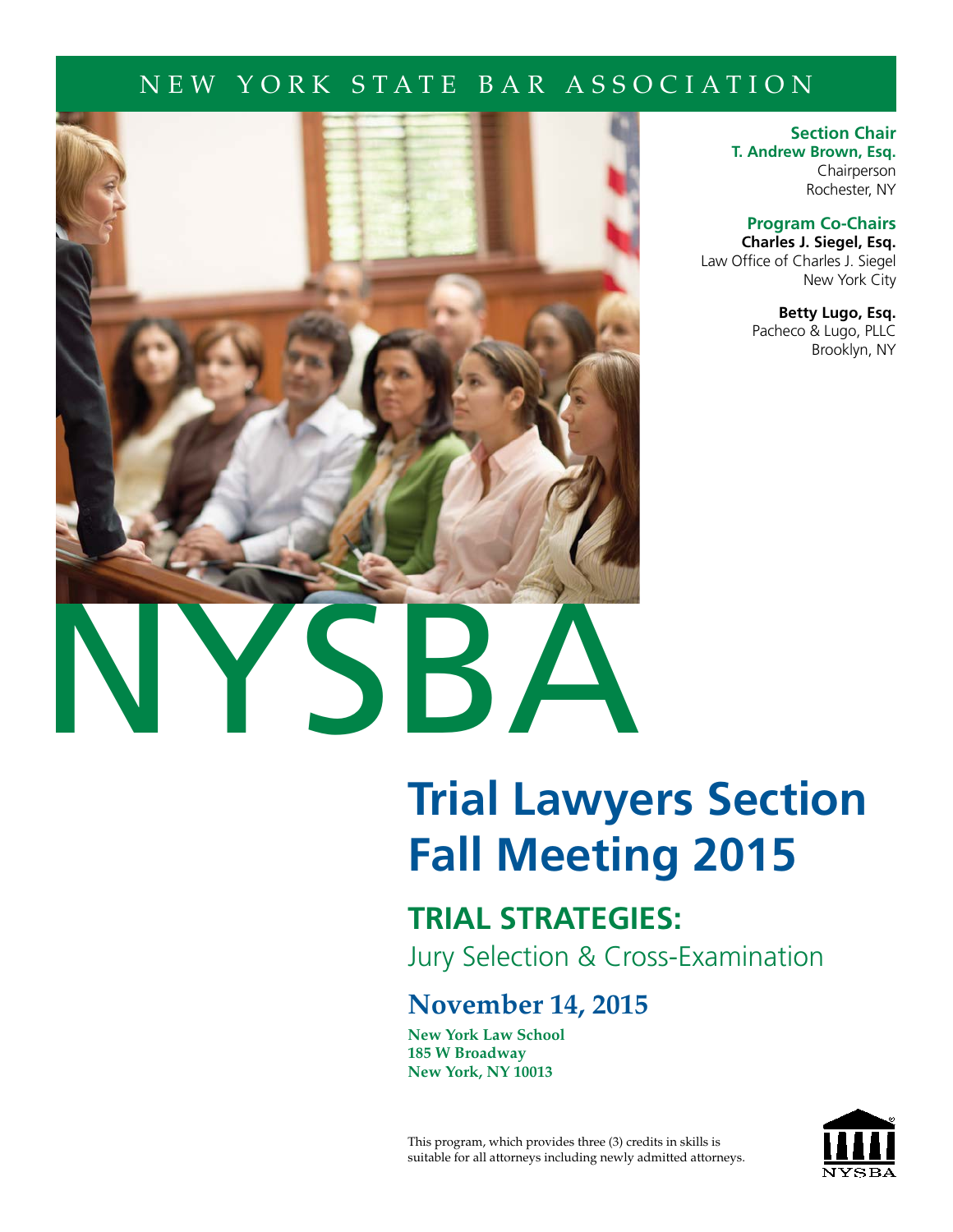# **Program Description**

The program panel will provide practical techniques and strategies on trial practice for trial attorneys of all levels and experience. The panels will consist of experience attorneys and judges who will provide their views and insights on jury selection and effective cross-examination. The CLE is complimentary to section members. NYSBA members join **[TLS here](http://www.nysba.org/Sections/Trial/Join_the_Section/Join_the_Trial_Lawyers_Section.html)**. Not a NYSBA member? See **[here](http://www.nysba.org/workarea/DownloadAsset.aspx?id=52144)** for a special offer through 2016.

# **Program Schedule**

**9:00 am – 9:50 am** Open Executive Committee Meeting

**10:00 am – 12:45 pm** Continuing Legal Education Program

### **10:00 am – 11:15 am**

### **How to Select a Fair and Impartial Jury (1.5 CLE Credit)**

A panel of seasoned plaintiff and defense attorneys will discuss their techniques and strategies involving jury selection involving how to get the right juror for your case.

### **Speaker:**

*Honorable Wilma Guzman*, Justice, Supreme Court, Bronx, NY *Cory J. Rosenbaum, Esq.*, New York, NY

**11:15 am – 11:30 am** Break — Light refreshments will be served.

### **11:30 am – 12:45 pm**

### **Cross-Examination (1.5 CLE Credit)**

A panel of attorneys will discuss techniques and strategies for effective cross-examination. What works and what doesn't.

### **Speaker:**

*John Dalli, Esq.*, Mineola, NY *Noreen DeWire Grimmick, Esq.*, Albany, NY *Thomas Oliva, Esq.*, New York, NY

**12:45 pm** Adjournment

The CLE program will be preceded by an Open Executive Committee meeting of the Trial Lawyers Section. Meet and greet members of the Trial Lawyers Section Executive Committee and become more involved in the Section and NYSBA. Join us on Saturday, November 14, 2015 for our fall Executive Committee meeting at New York Law School and then take the opportunity to obtain 3 hours of CLE in skills for all attorneys including newly admitted.

# IMPORTANT INFORMATION

The New York State Bar Association's Meetings Department has been certified by the NYS Continuing Legal Education Board as an accredited provider of continuing legal education in the State of New York.

**DISCOUNTS AND SCHOLARSHIPS:** New York State Bar Association members and non-members may receive financial aid to attend this program. Under this policy, any member of our Association or non-member who has a genuine basis for his/her hardship, if approved, can receive a discount or scholarship, depending on the circumstances. To apply for a discount or scholarship, please send your request in writing to: Tina Rothaupt, New York State Bar Association, One Elk Street, Albany, New York 12207.

**ACCOMMODATIONS FOR PERSONS WITH DISABILITIES:** NYSBA welcomes participation by individuals with disabilities. NYSBA is committed to complying with all applicable laws that prohibit discrimination against individuals on the basis of disability in the full and equal enjoyment of its goods, services, programs, activities, facilities, privileges, advantages, or accommodations. To request auxiliary aids or services or if you have any questions regarding accessibility, please contact Tina Rothaupt at (518) 487-5669.